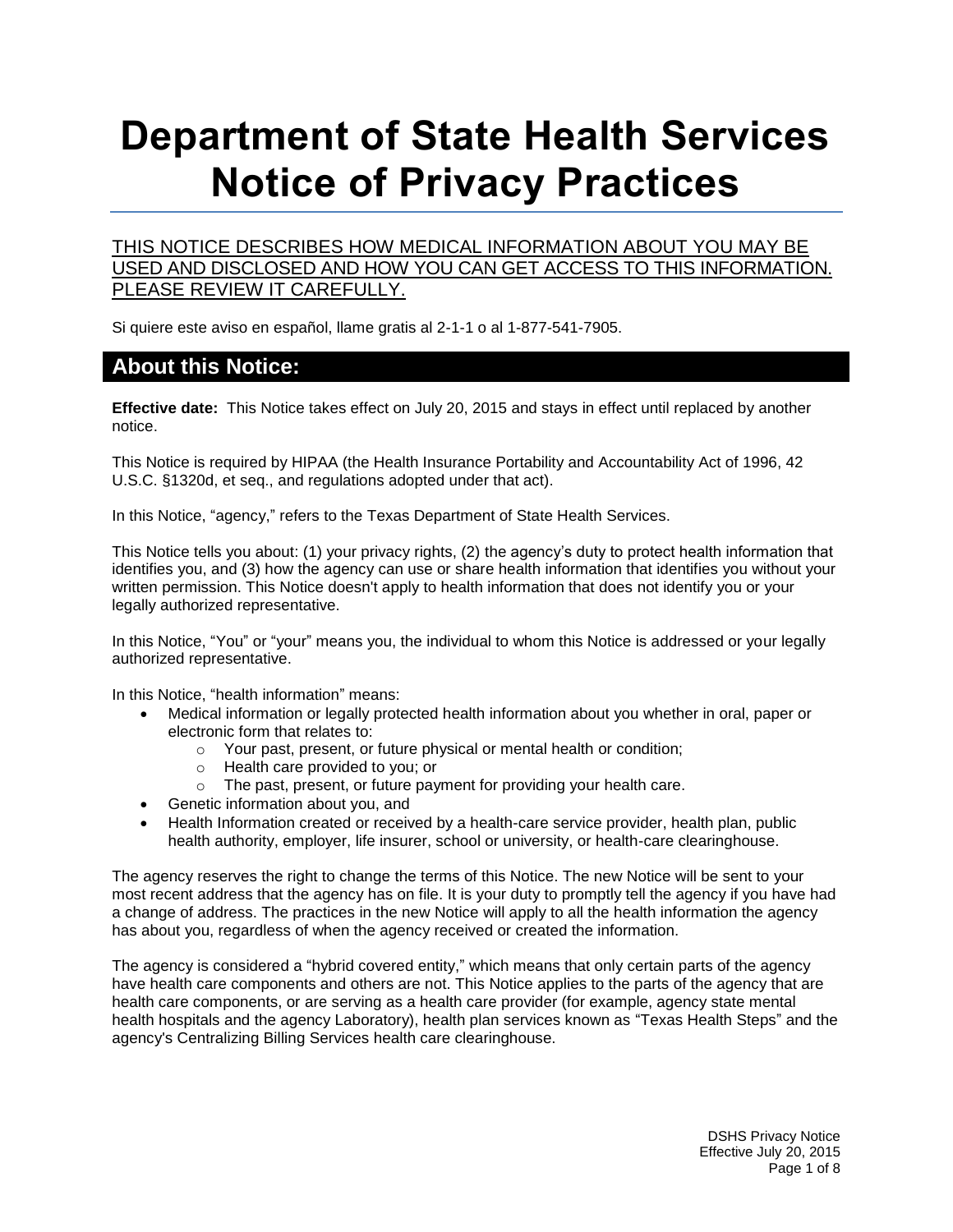## **Your privacy rights:**

The law gives you the right to:

- Receive adequate notice of: (1) the uses and disclosures of protected health information that can be made by the agency or your health-care service provider, (2) your rights related to your health information, and (3) the agency's and health-care service provider's legal duties to protected health information, with some legal exceptions. The agency provides you this notice via this Notice of Privacy Practices, which is also available online on the agency's website: [www.dshs.state.tx.us.](http://www.dshs.state.tx.us/)
- Ask the agency or your health-care service provider to restrict certain uses or disclosures of health information about you. The agency is not required to agree to these requests, except in some cases when you request that we not disclose information to your health plan about services for which you paid with your own money in full. The agency may require your request to be in writing.
- Request confidential communications about your health information and make reasonable requests to get information in a different way or location. The agency or health-care service provider may require the request to be in writing with a statement or explanation for the request. For example, you might explain that sending information to your usual address might put you in danger. You must be specific about where and how the agency can contact you.
- In some situations, look at or get a copy of certain health information, including laboratory test results that the agency or your health-care service provider has about you.
- Ask the agency or your health-care service provider's privacy office to correct certain information about you if you believe the information is wrong or incomplete. Most of the time, the agency can't change or delete information, even if it is incorrect. If the agency or health-care service provider decides it should make a correction, it will add the correct information to the record and note that the new information takes the place of the old information. The old information will remain in the record. If the agency or health-care service provider denies your request to change the information, you can have your written disagreement reviewed by the agency's privacy officer and placed in your record.
- Ask for a list of disclosures the agency or health-care service provider has made of certain health information.
- Ask for and get a paper copy of this Notice from the agency or its privacy office.
- Cancel permission you have given the agency or your health-care service provider to use or share health information that identifies you in some cases, unless the agency or health-care service provider has already taken action based on your permission. You must cancel your permission in writing and deliver it to the agency's privacy office.
- In some situations, be notified by letter from the agency's privacy officer if your health information has been used or shared in an unauthorized manner.
- Be notified of material changes to the way the agency uses or shares health information about you. All changes to the Notice will be posted on the agency's web site and the revised Notice will be available to you at your health provider's office.
- For all notices to, or requests for copies of information from, the agency or health-care service provider's privacy office, please see the "Complaints and Questions" section for contact information.

## **The agency's duty to protect health information that identifies you:**

The law requires the agency to take reasonable steps to protect the privacy and security of your health information. It also requires the agency to give you this Notice, which describes the agency's legal duties and privacy practices. In most situations, the agency can't use or share health information that identifies you without your written authorization, except to carry out treatment, payment for your health care or the agency's health-care operations, or as required by law, as described below. This Notice explains under

> DSHS Privacy Notice Effective July 20, 2015 Page 2 of 8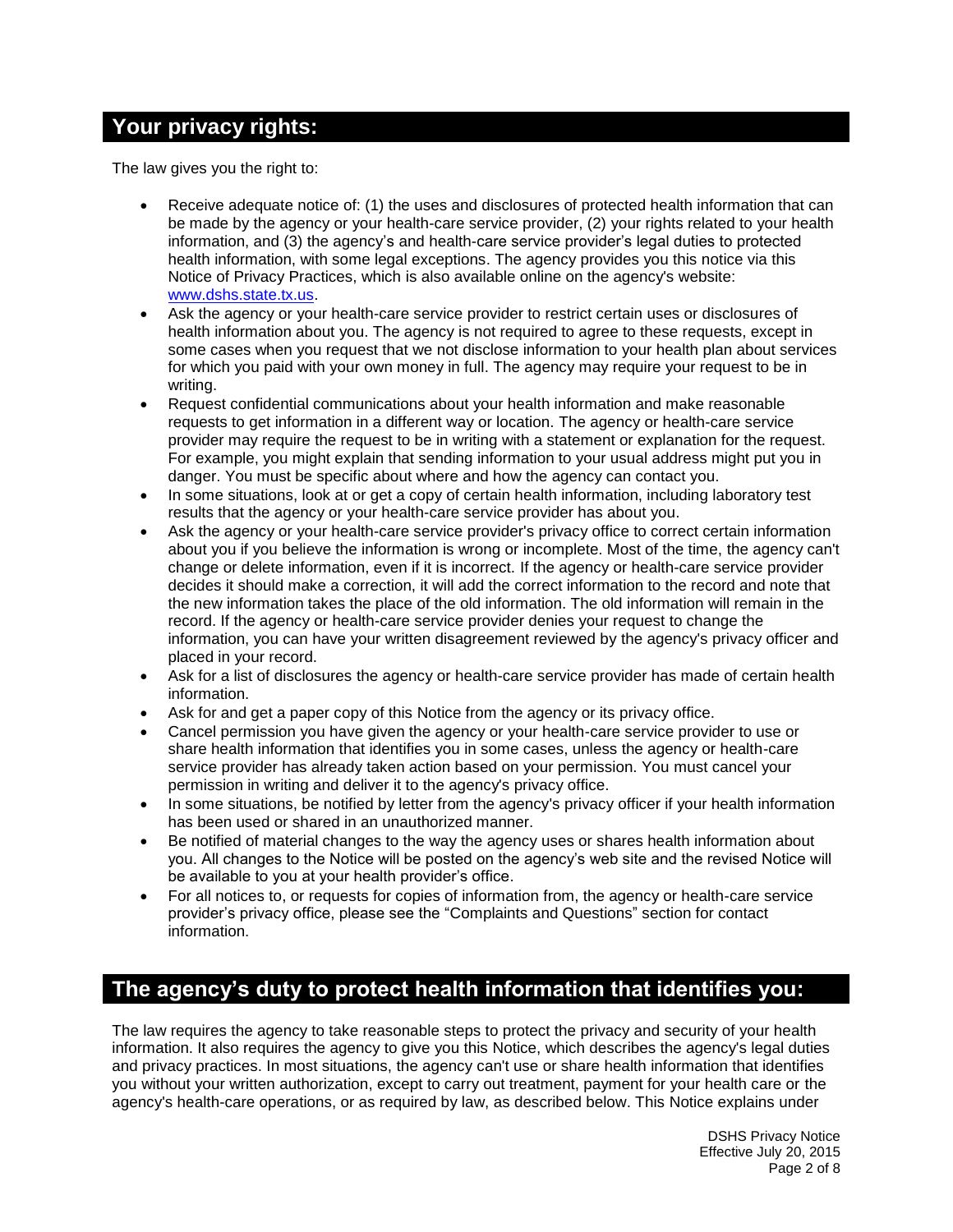what circumstances the agency can use or share health information that identifies you without your permission. The agency is required to abide by the terms of the notice currently in effect.

Agency workforce (employees, trainees, volunteers and staff augmentation contractors) are trained and required to protect your health information. The agency does not give employees access to health information unless they need it for a business reason. Business reasons for needing access to health information include but are not limited to making benefit decisions, paying bills and planning for the care you need. The agency will punish employees who do not protect the privacy of health information that identifies you, according to law and agency policy.

The agency will notify you if your unsecured protected health information is breached, as required by law. The agency is required to notify you even if there is no reason to suspect any misuse of the protected health information. You will be notified by mail or by phone as soon as reasonably possible. It is your duty, or the duty of your legally authorized individual, to promptly tell the agency if you have had a change of address.

### **Uses and disclosures that might require your written authorization:**

Agency uses or disclosures that might require your authorization include but are not limited to the following:

- **1. Psychotherapy notes.** The agency must get your authorization, in some cases, to disclose your psychotherapy notes (certain notes that are taken by your mental health professional during the course of a counseling session) except:
	- To carry out treatment, payment, health-care operations, or as required by law,
	- For use by the originator of the psychotherapy notes for treatment,
	- For use by the agency for its own training programs, or
	- For use by the agency to defend itself in a legal action or other proceedings brought by you or your legally authorized representative.
- **2. Marketing.** If applicable, the agency will not use or share your health information without your authorization for marketing communications about a product, such as a drug or medical device, or services that encourage you to buy or use a product or service, except if the communication is in the form of:
	- A face-to-face communication made by the agency to you, or
	- A promotional gift of little value provided by the agency.

If the marketing involves direct or indirect payment to the agency from a third party, the authorization must state that such payment is involved. The following activities are not considered marketing and don't require your authorization:

- Refill reminders or other communications about a drug or biologic that is currently being prescribed for you, as long as any payment received by the agency in exchange for the communication is reasonably related to the agency's cost of the communication.
- Certain treatment and health-care operation activities, except where the agency gets payment in exchange for making the communication:
- **3. Sale of Protected Health Information.** The agency will not sell your protected health information to any other person in exchange for direct or indirect payment, except:
	- To another health care provider, health plan or healthcare clearinghouse for treatment, payment, or health care operations; or
	- To perform an insurance or health maintenance organization function authorized by law; or
	- As otherwise authorized or required by state or federal law.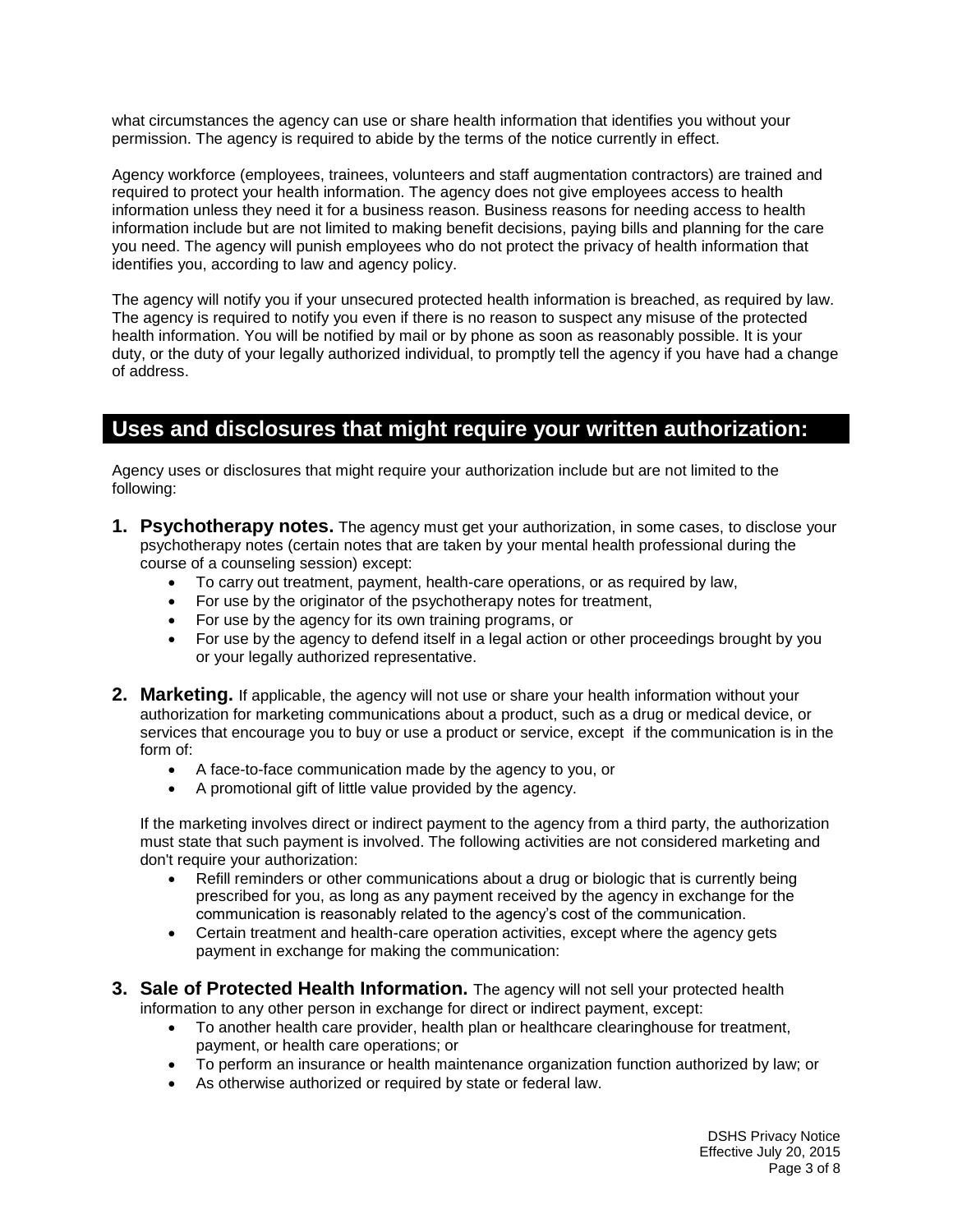"Sell" or a "sale" means disclosures by the agency or its business associate where there is a direct or indirect payment from or on behalf of the third-party that gets the protected health information in exchange for payment.

- **4. Fundraising.** If applicable, the agency must get your written authorization if it shares your protected health information for fundraising purposes, except the agency may use or share the following health information with a business associate or to an institutionally related foundation:
	- Demographic information relating to an individual, including name, address, other contact information, age, gender, and date of birth; and
	- Dates of health care provided to an individual;
	- Department of service information;
	- Treating physician;
	- Health outcome information; and
	- Health insurance information.

For example, the agency might participate in fundraising activities, organized by its state mental hospitals' volunteer services councils that are designed to improve the quality of patient care. These volunteer services council fundraising events are strictly voluntary and might include art shows, walks, runs, or bike rides. You must first provide the agency with your written authorization for any instance in which you choose to share your protected health information for such fundraising purposes.

**5. Genetic information.** The agency will never use genetic information for underwriting purposes.

## **Uses and disclosures that do not require your written authorization:**

- **1. Treatment.** The agency can use or share your health information with other health-care providers involved with your treatment. For example, the agency may provide your information to other providers so you can be seen by a specialist health-care provider for a consult. Or, if you are in a hospital, you may be treated by multiple health-care providers who have your information. By getting your information, health-care service providers will better understand your health history, which could help them provide your health care.
- **2. Payment.** The agency can use or disclose certain health information about you to pay or collect payment for your health care. For example, when your health-care service provider sends a bill to the agency or your health plan, it includes certain information about your condition and treatment. Another example would be when the agency uses or discloses your health information to determine either your eligibility for government benefits in a health plan, or whether the proposed treatment is covered by your insurance.
- **3. Health-care operations.** The agency can use or share health information about you for its health-care operations. The agency's health-care operations include but are not limited to:
	- Conducting quality assessment and improvement activities,
	- Reviewing the competence, qualifications, and performance of health-care professionals or health plans,
	- Training health-care professionals and others,
	- Conducting accreditation, certification, licensing, or credentialing activities,
	- Carrying out activities related to the creation, renewal, or replacement of a contract for health insurance or health benefits,
	- Providing, receiving or arranging for medical review, legal services, or auditing functions, and
	- Engaging in business management or the general administrative activities of the agency.

The agency can also share health information about you with the agency's business associates (contractors) or business associate's subcontractors, if the business associate or the subcontractor: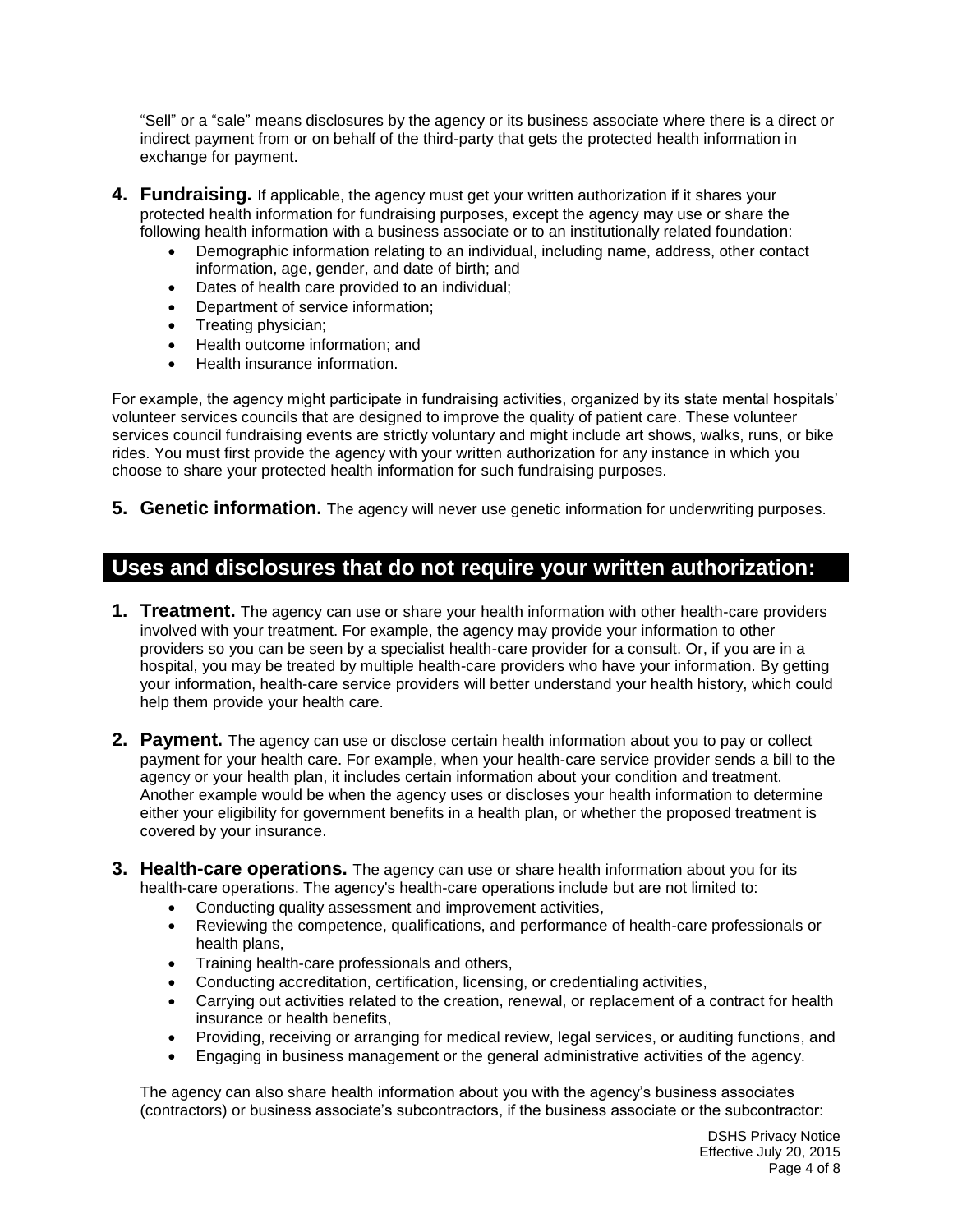- Needs the information to perform services on behalf of the agency, and
- Agrees to protect the privacy of the information according to agency standards.

Other examples of uses and disclosures for health-care operations by the agency include but are not limited to using or disclosing health information for case management; ensuring the agency's healthcare service provider is qualified to treat individuals; or auditing a health-care service provider's bill to ensure the agency has been billed for only care you received. The agency also can contact you to tell you about treatment alternatives or additional benefits you might be interested in.

- **4. Government Health Benefits.** If you apply for or enroll in government health benefits provided by the agency, such as Medicaid benefits, the agency can use or share health information about you in order to:
	- Establish your eligibility for health benefits;
	- Determine the amount of Medical Assistance to be provided to you;
	- Provide health services to you; and
	- Conduct or assist with an investigation, prosecution, or civil or criminal proceeding related to your health benefits.
- **5. Family members, other relatives, guardians, legally authorized representatives (LAR) or close personal friends.** The agency can share your health information, with your agreement, or in an emergency if you are incapable of agreeing, or as otherwise authorized by law, with a family member, other relative, guardian, legal authorized representative, or close personal friend:
	- When directly relevant to such person's involvement with your health care or payment related to your health care; or
	- To notify the person of your location, general condition, or death.

Your "family" or "relative" means:

- (1) Your dependent, or
- (2) Any other person who is your first-degree, second-degree, third-degree, or fourth-degree relative, such as your:
	- Parents, spouses, siblings, and children.
	- Grandparents, grandchildren, aunts, uncles, nephews, and nieces.
	- Great-grandparents, great-grandchildren, great aunts, great uncles, and first cousins.
	- Great-great grandparents, great-great grandchildren, and children of first cousins.

The agency can make reasonable inferences of your best interest in allowing a person to act on your behalf such as to pick up prescriptions, medical supplies, X-rays, or other similar forms of protected health information, unless disclosure of the information is prohibited by law, such as substance use disorder information.

- **6. Substance Use Disorder Program Information.** The agency is prohibited by law from sharing substance use disorder information about you or information that identifies you as seeking or getting substance use disorder treatment from a substance use disorder provider, program or facility to anyone, including family members, relatives, or friends without your written permission, unless permitted by law, for example in a medical emergency.
- **7. Mental Health Information.** The agency will not share information about your mental health (information about your identity, diagnosis, evaluation, or treatment that are created or maintained by a professional for diagnosis, evaluation, or treatment of any mental or emotional condition or disorder, including alcoholism or drug addiction), unless expressly authorized by law.
- **8. "Required by law" uses or disclosures of PHI.** The agency may use or disclose your protected health information to the extent that such use or disclosure is required by law and the use or disclosure complies with and is limited to the relevant requirements of such law, for example: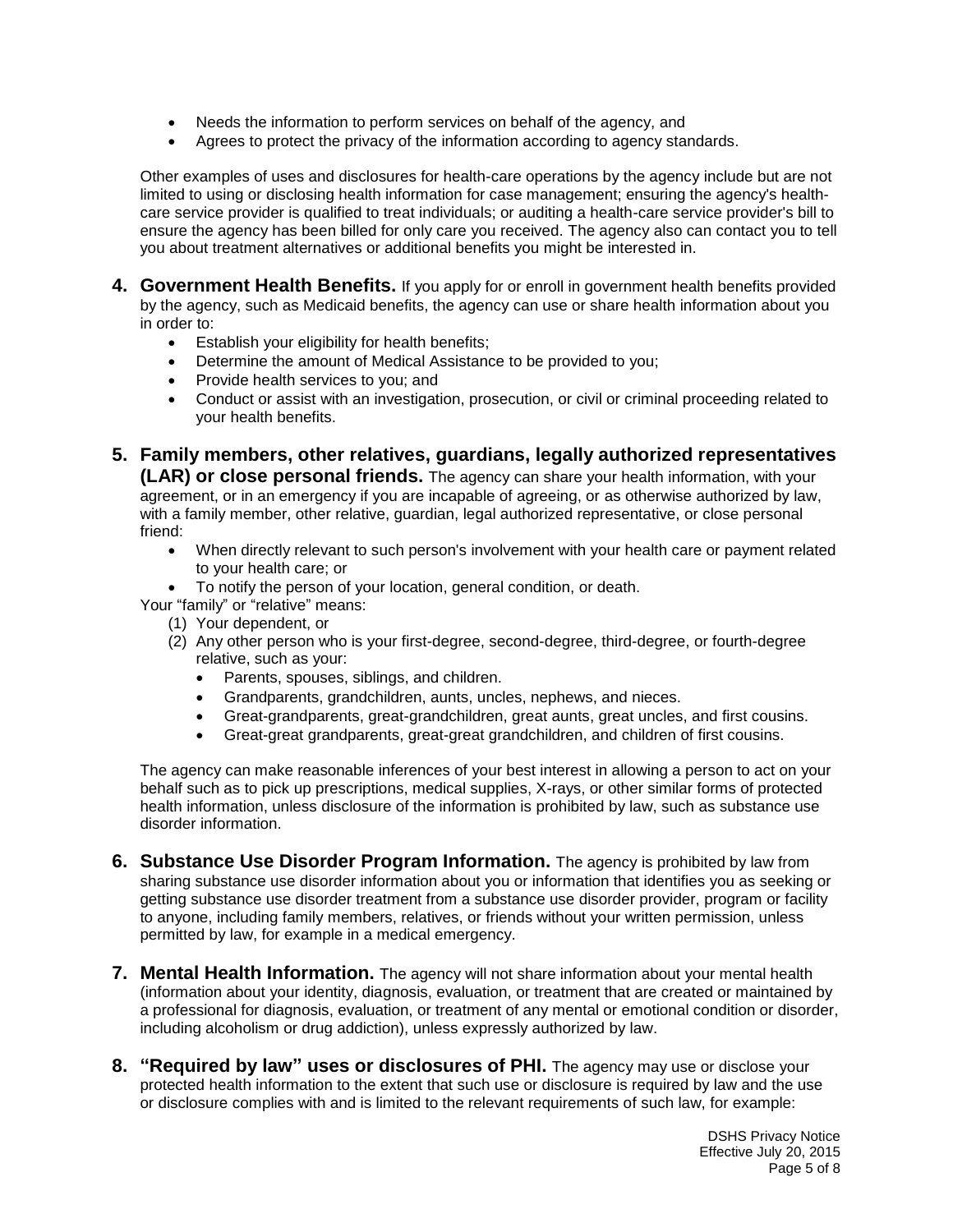- **A. To Government programs providing public benefits.** When administering a program providing public benefits, the agency may disclose protected health information relating to the program to another HIPAA-covered entity that is a government agency administering a government program providing public benefits if:
	- The programs serve the same or similar types of people, and
	- The disclosure of protected health information is necessary to coordinate or improve how the programs are run.
- **B. For Health oversight activities.** The agency might use or share health information about you to a health oversight agency for health oversight activities authorized by law. A health oversight agency must be a government agency or someone acting on behalf of a government agency.
- **C. For Public health activities.** The agency can share health information about you as required by law for public health purposes, such as to:
	- A public health authority for purposes of preventing or controlling disease, injury, or disability.
	- An official of a foreign government agency who is acting with the public health authority, and
	- A government agency allowed to get reports of child abuse or neglect.
- **D. Victims of abuse, neglect or domestic violence.** The agency may disclose protected health information about you if the agency reasonably believes you to be a victim of abuse, neglect, or domestic violence to a government authority, including a social service or protective services agency authorized by law to receive reports of such abuse, neglect, or domestic violence, to the extent the disclosure is required by law and the disclosure complies with and is limited to what the law allows if:
	- You agree to the disclosure;
	- A law authorizes disclosure; and
		- $\circ$  The agency, in the exercise of professional judgment, believes the disclosure is necessary to prevent serious harm to your or others, or
		- $\circ$  If you are unable to agree because you are incapacitated, a law enforcement or other public official authorized to receive the report represents that the protected health information for which disclosure is sought is not intended to be used against you and is needed for immediate action.

If the agency makes a report under this section, the agency will tell you or your legally authorized representative about the report unless:

- The agency in good faith believes that telling you would place you at risk of harm; or
- The agency reasonably believes your legally authorized representative may be responsible for the abuse and telling that person would not be in your best interests.
- **E. Serious threat to health or safety.** The agency can use or share health information about you if it believes the use or disclosure is needed:
	- To prevent or lessen a serious and immediate threat to the health and safety of a person or the public and the disclosure is made to a person reasonably able to lessen or prevent such a threat;
	- For law enforcement authorities to identify or catch an individual who has admitted participating in a violent crime that resulted in serious physical harm to the victim, unless the information was learned while initiating or in the course of counseling or therapy; or
	- For law enforcement authorities to catch an individual who has escaped from lawful custody.
- **F. For other law enforcement purposes.** The agency can share health information about you to a law enforcement official for the following law enforcement purposes:
	- To comply with certain legal reporting requirements;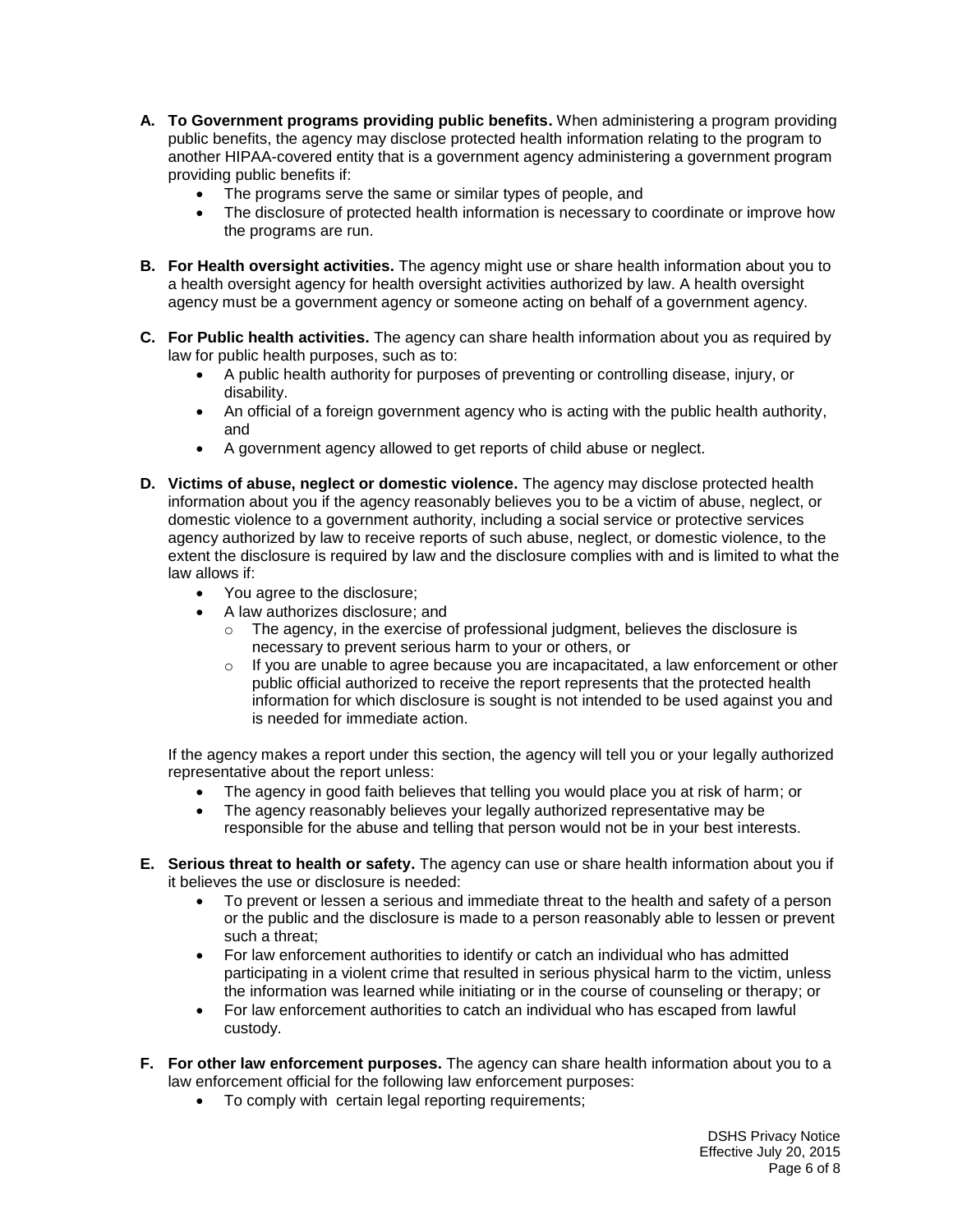- To comply with a grand jury subpoena;
- To comply with an administrative request, such as a civil investigative demand that is specific and limited in scope, if the information is relevant to a legitimate law enforcement inquiry and de-identified information cannot reasonably be used;
- To identify and locate a suspect, fugitive, witness, or missing person, as long as the information provided to law enforcement is specifically authorized by law;
- In response to a request for information about an actual or suspected crime victim, if either:
	- o The individual agrees to the disclosure; or
	- o The requesting law enforcement official represents that the information is not intended to be used against the victim, is needed to determine whether a violation of law has occurred, and the agency determines that disclosure is in the best interests of the individual;
- To alert a law enforcement official of a death that the agency suspects is the result of criminal conduct; or
- To report evidence of a crime on the agency's property.
- **G. For judicial or administrative proceedings.** The agency may share your health information in the course of any judicial or administrative proceeding with:
	- A court order to share your health information from a regular or administrative court;
	- A subpoena or request by a party to a lawsuit that the agency is also a party to, except a court order is required to disclose substance use disorder information, and the agency may ask the court for a protective court order.
	- In some situations, you or your legally authorized representative will be notified of the request for your health information in the proceeding.
- **H. To the Secretary of U.S. Department of Health and Human Services.** The agency must share health information about you to the Secretary of U.S. Department of Health and Human Services for legal compliance purposes.
- **I. Research.** The agency can use or share health information about you for research:
	- If certain information about you is removed so that it is de-identified,
		- If you authorize the research,
		- If the research is approved by an Institutional Review Board or Privacy Board, or
		- As otherwise authorized by law

Your health information also can be used:

- To allow a researcher to prepare a research protocol, as long as the researcher
	- o demonstrates that this information is necessary for the research
	- o does not remove the information from the agency, or
	- o agrees to keep the information confidential, or
- To allow a researcher to obtain information about people who have died, as long as the researcher
	- $\circ$  represents that the information is necessary for research that involves information about people who have died, and
	- $\circ$  provides, when requested, evidence of the death of the person whose information is sought
- **J. Correctional institutions and other law enforcement custodial situations.** The agency may disclose an individual's health information to a correctional institution or law enforcement official that has lawful custody of that individual, as long as the institution or official tells the agency that the information is necessary:
	- To provide that individual with health care;
	- To protect the health of safety of that individual or others related to the activities of the correctional institution; or
	- As otherwise required by law.